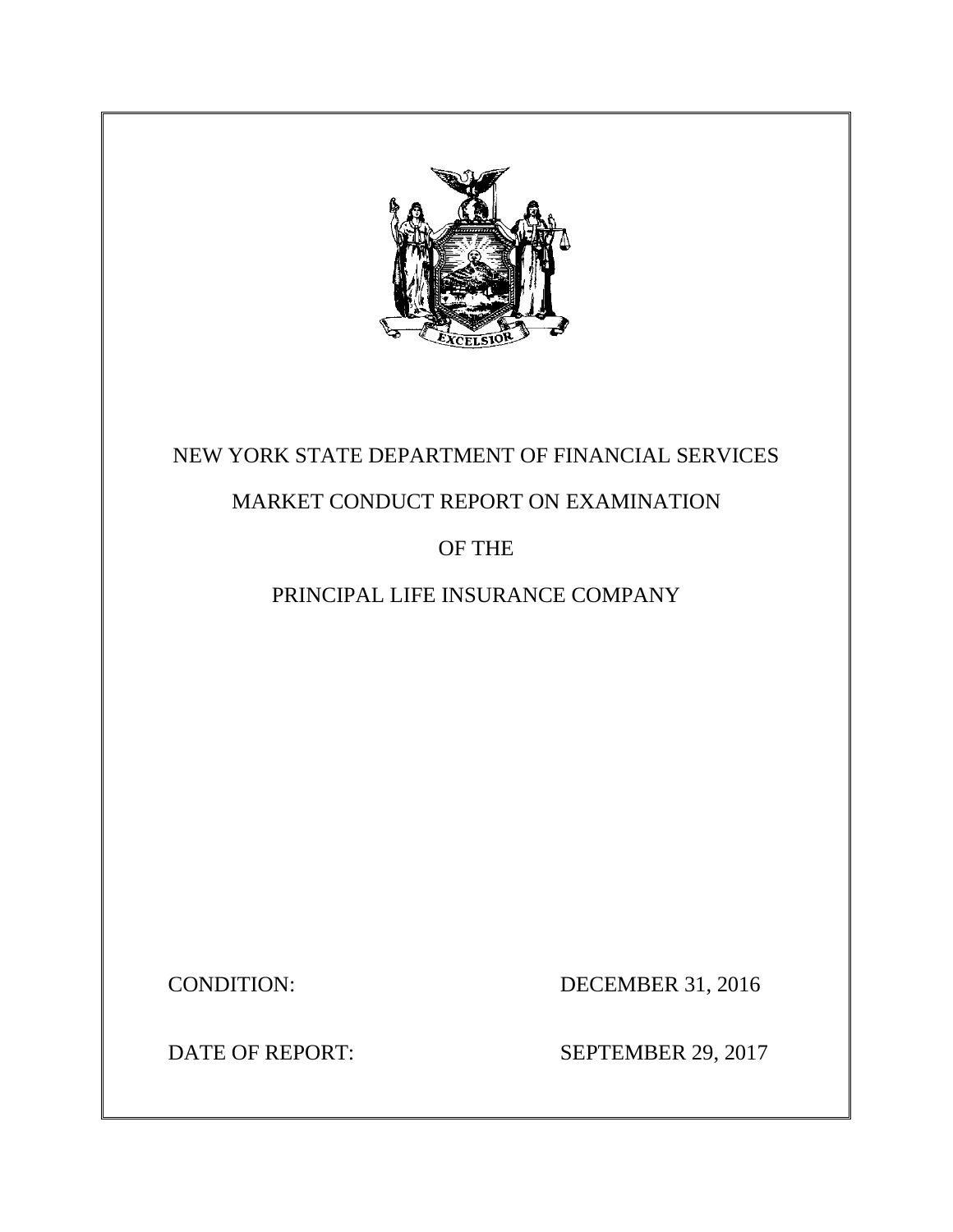## NEW YORK STATE DEPARTMENT OF FINANCIAL SERVICES

## MARKET CONDUCT REPORT ON EXAMINATION

OF THE

## PRINCIPAL LIFE INSURANCE COMPANY

AS OF

DECEMBER 31, 2016

DATE OF REPORT: SEPTEMBER 29, 2017

EXAMINER: DONNA TAYLOR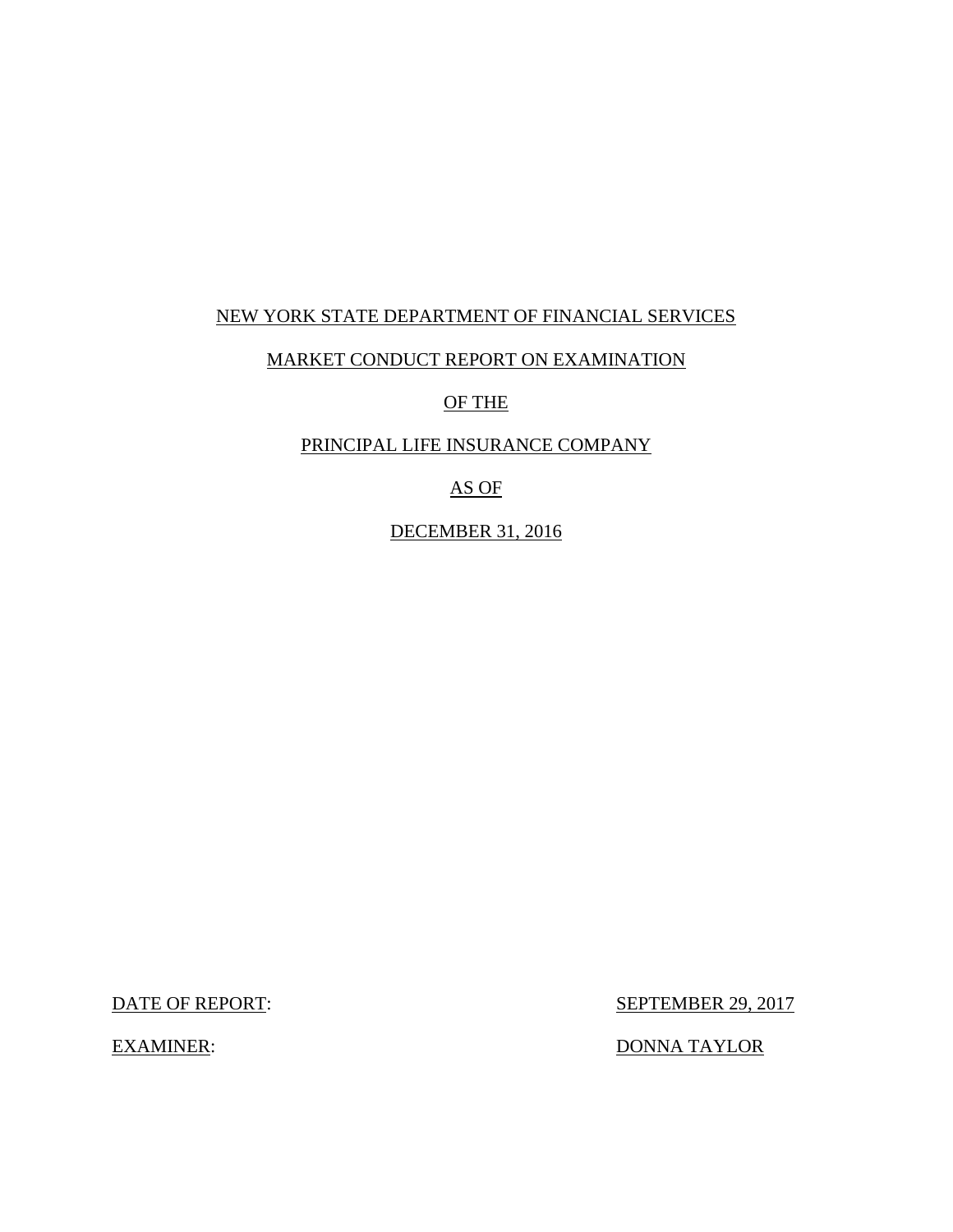## TABLE OF CONTENTS

| ITEM |                                     | PAGE NO.       |
|------|-------------------------------------|----------------|
| 1.   | Executive summary                   | $\overline{2}$ |
| 2.   | Scope of examination                | 3              |
| 3.   | <b>Description of Company</b>       | $\overline{4}$ |
|      | A. History                          | $\overline{4}$ |
|      | B. Territory and plan of operation  | $\overline{4}$ |
| 4.   | Market conduct activities           | 6              |
|      | A. Advertising and sales activities | 6              |
|      | B. Underwriting and policy forms    | 10             |
|      | C. Treatment of policyholders       | 12             |
| 5.   | Summary and conclusions             | 15             |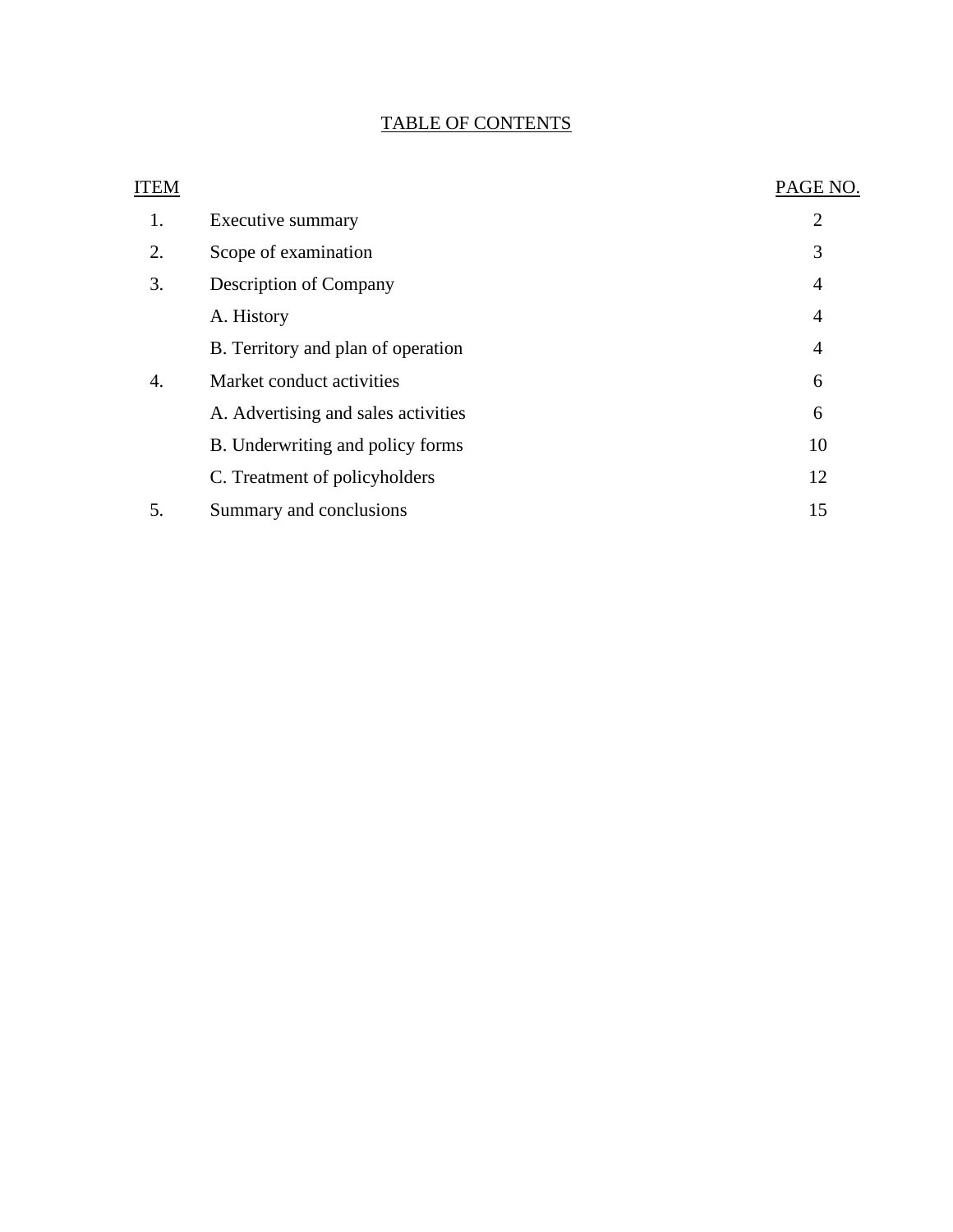

## NEW YORK STATE DEPARTMENT<sub>of</sub> **FINANCIAL SERVICES**

Andrew M. Cuomo Governor

Linda A. Lacewell Superintendent

September 9, 2019

The Honorable Linda A. Lacewell Superintendent of Financial Services New York, New York 10004

### Madam:

In accordance with instructions contained in Appointment No. 31624, dated April 28, 2017, and annexed hereto, an examination has been made into the condition and affairs of Principal Life Insurance Company hereinafter referred to as "the Company," at its home office located at 711 High Street, Des Moines, IA 50392.

Wherever "Department" appears in this report, it refers to the New York State Department of Financial Services.

The report indicating the results of this examination is respectfully submitted.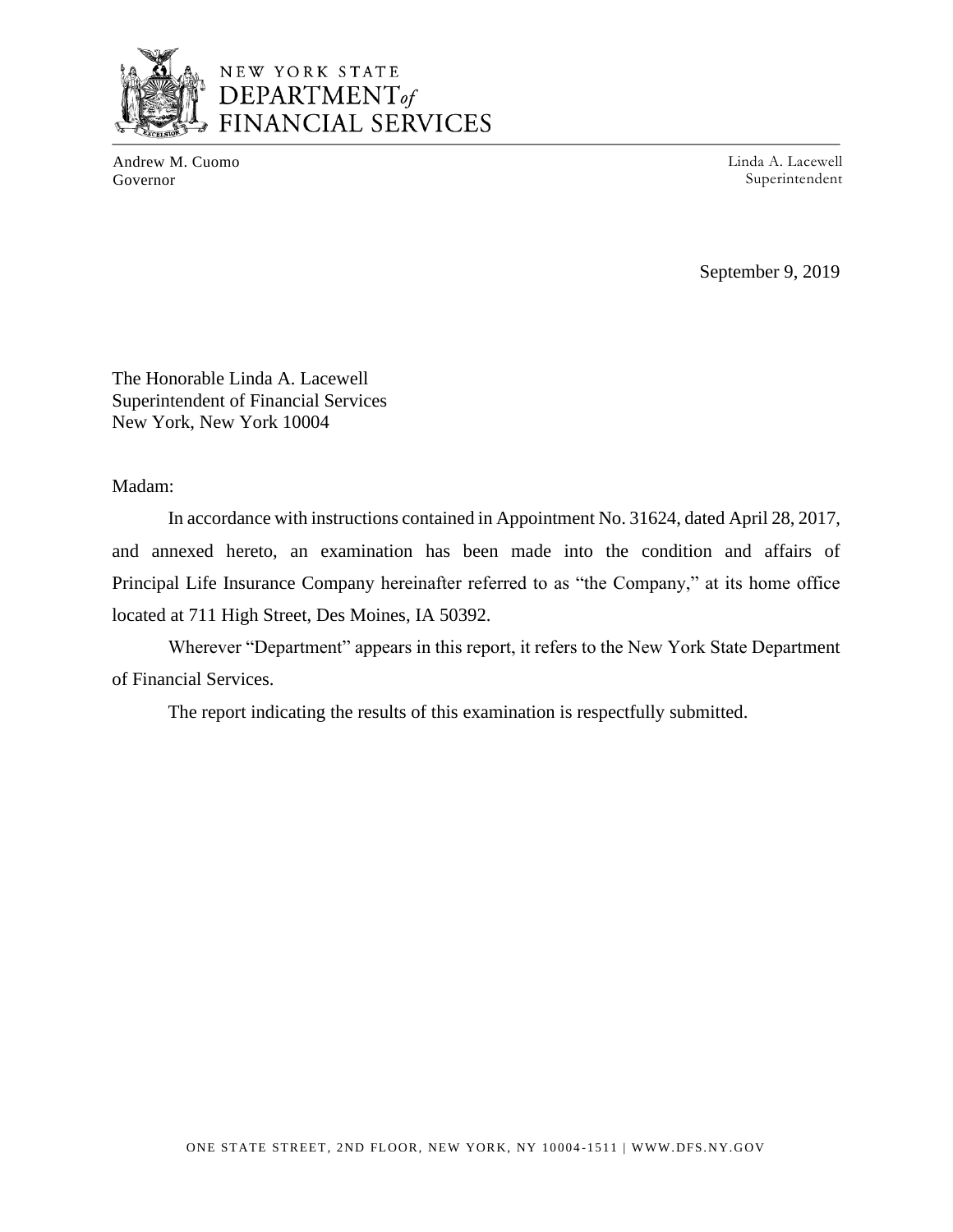#### 1. EXECUTIVE SUMMARY

The material violations contained in this report are summarized below:

- The Company violated various sections of 11 NYCRR 51 (Insurance Regulation 60) by engaging in practices that prevented the orderly working of the regulation in accomplishing its intended purpose for the protection of policyholders and contract-holders. (See item 4A of this report.)
- The Company violated Section 53.3-5(a) of 11 NYCRR 53 (Insurance Regulation 74) by failing, where an illustration was used in the sale of the policy, to provide an illustration to the applicant at the time of application or by failing, when a policy was issued other than as applied for, to provide a "Revised Illustration" conforming to the policy as issued at time of policy delivery, or by failing to label the revised illustration as a "Revised Illustration." (See item 4B of this report.)
- The Company violated Section  $3209(b)(1)(A)$  of the New York Insurance Law by failing to provide the applicant with the preliminary information at or prior to the time the application was taken. (See item 4B of this report.)
- The Company violated Section  $3211(b)(2)$  of the New York Insurance Law by disseminating non-compliant premium notices to policyholders. (See item 4C of this report.)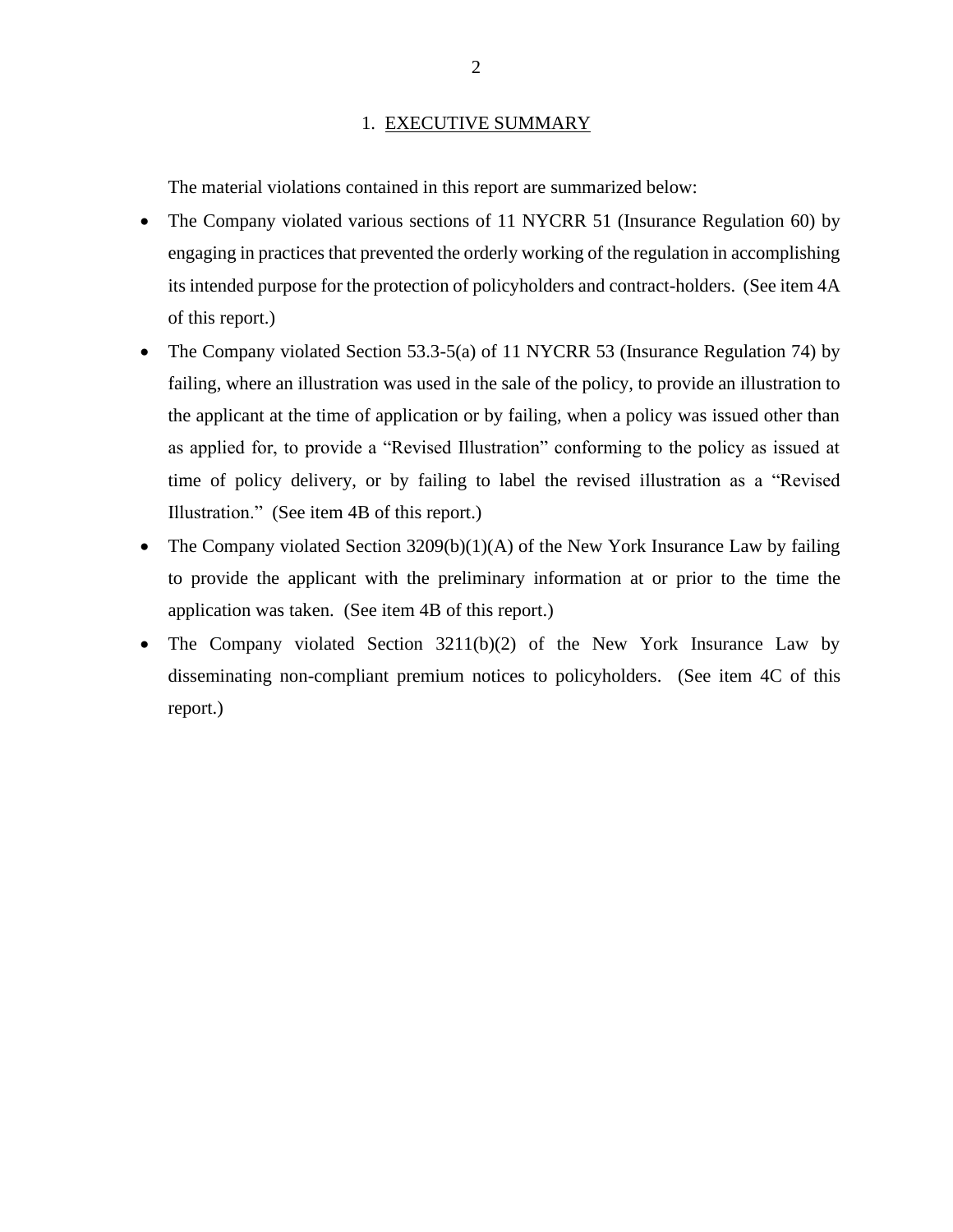#### 2. SCOPE OF EXAMINATION

This examination covers the period from January 1, 2011, to December 31, 2016. As necessary, the examiner reviewed matters occurring subsequent to December 31, 2016, but prior to the date of this report (i.e., the completion date of the examination).

The examination comprised a review of market conduct activities and utilized the National Association of Insurance Commissioners' *Market Regulations Handbook* or such other examination procedures, as deemed appropriate, in such review.

This report on examination is confined to comments on matters which involve departure from laws, regulations or rules, or matters which require explanation or description.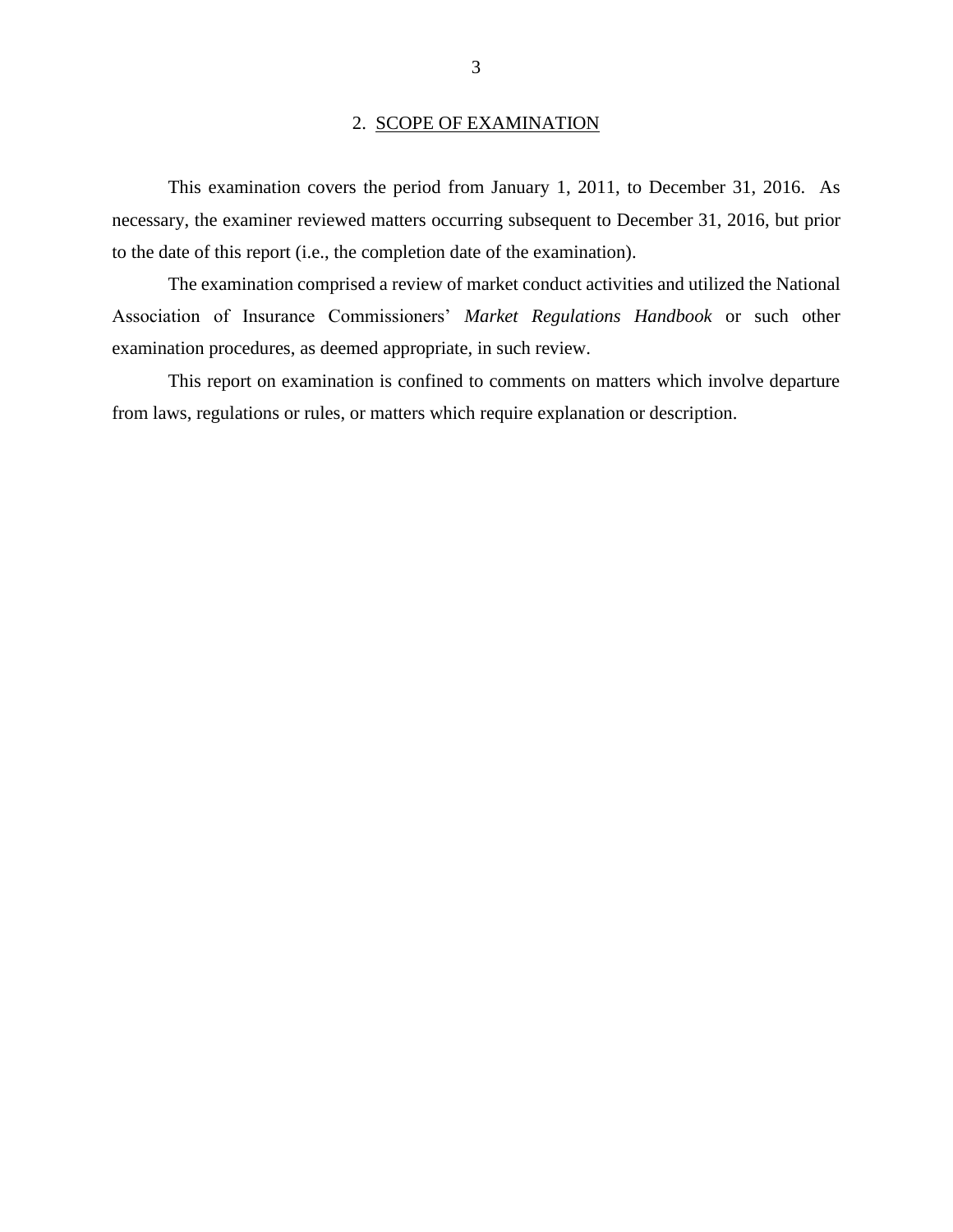#### 3. DESCRIPTION OF COMPANY

#### A. History

The Company was incorporated on June 24, 1879, as an assessment life insurance company under the name of Bankers Life Association and was licensed to transact business in New York on February 25, 1883. On October 27, 1911, the Company was transformed into a mutual legal reserve life insurance company and the name was changed to Bankers Life Insurance Company. In 1986, Bankers Life Insurance Company changed its name to Principal Mutual Life Insurance Company.

Effective July 1, 1998, Principal Mutual Life Insurance Company formed a mutual holding company—Principal Mutual Holding Company—and converted to a stock life insurance company, the Company's present form and name. All the Company's shares were issued to Principal Mutual Holding Company and are owned through two newly formed intermediate holding companies, Principal Financial Group, Inc. and its direct subsidiary Principal Financial Services, Inc.

Effective October 26, 2001, the Company's ultimate parent, Principal Mutual Holding Company, converted to a stock company and merged into Principal Financial Services, Inc. The Company now is a wholly owned subsidiary of Principal Financial Services, Inc., which, in turn, is a wholly owned subsidiary of Principal Financial Group, Inc.

#### B. Territory and Plan of Operation

The Company is authorized to write life insurance, annuities and accident and health insurance as defined in paragraphs 1, 2 and 3 of Section 1113(a) of the New York Insurance Law.

The Company is licensed to transact business in all 50 states, the District of Columbia, the territory of Puerto Rico. As of December 31, 2016, 11.86% of life premiums, 13.85% of annuity considerations, 4.21% of accident and health premiums, and 4.78% of deposit type funds were received from New York. Policies are written on a participating and non-participating basis.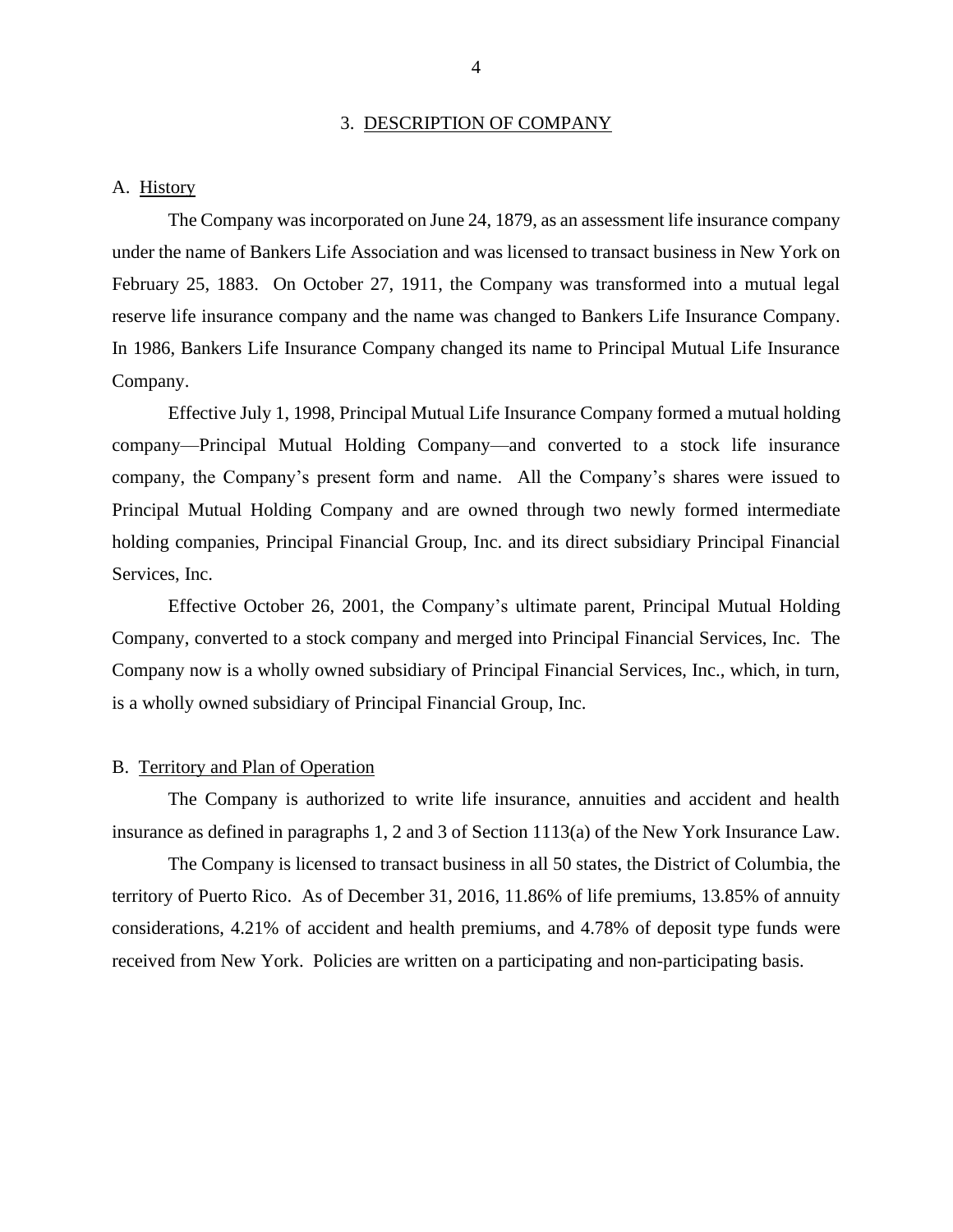The following tables show the percentage of direct premiums received, by state, and by major lines of business for the year 2016:

| Life Insurance Premiums    |        | <b>Annuity Considerations</b> |             |
|----------------------------|--------|-------------------------------|-------------|
| New York                   | 11.9%  | New York                      | 13.9%       |
| California                 | 10.3   | Indiana                       | 9.6         |
| Texas                      | 6.8    | California                    | 7.8         |
| Iowa                       | 5.6    | Florida                       | 6.5         |
| Minnesota                  | 5.6    | Massachusetts                 | 5.8         |
|                            |        | Michigan                      | <u>5.7</u>  |
| Subtotal                   | 40.2%  |                               |             |
| All others                 | 59.8   | Subtotal                      | 49.4%       |
|                            |        | All others                    | 50.6        |
| Total                      | 100.0% |                               |             |
|                            |        | Total                         | 100.0%      |
| <b>Accident and Health</b> |        |                               |             |
| <b>Insurance Premiums</b>  |        | Deposit Type Funds            |             |
| California                 | 13.7%  | Iowa                          | 48.5%       |
| Texas                      | 8.4    | New York                      | 4.8         |
| Florida                    | 6.2    |                               |             |
| Subtotal                   | 28.3%  | Subtotal                      | 53.3%       |
| All others                 | 71.7   | All others                    | <u>46.7</u> |
| Total                      | 100.0% | Total                         | 100.0%      |

The Company writes individual and group life, individual annuity, individual and group disability and group dental and vision insurance. The Company targets owners and executives of small and medium-sized business with fewer than 1,000 employees, and other individuals keen on building savings for retirement.

Products are sold primarily through career agents, independent brokers and general agents. Banks and other contracted third-party entities sell the Company's fixed annuity products through their contracted employees or registered representatives. As of December 31, 2016, the Company had 77 career agents, 8,671 independent brokers and 80 general agents.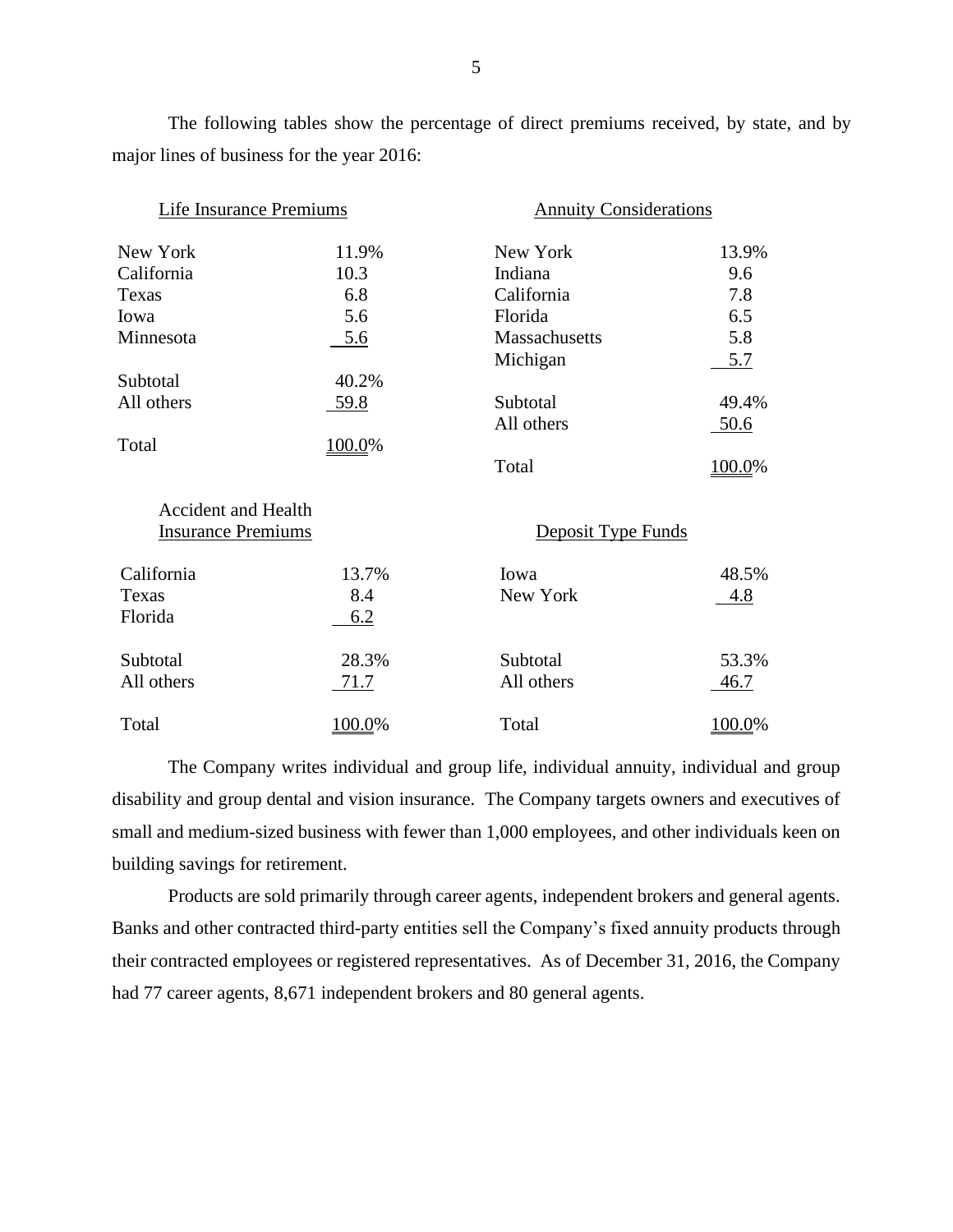#### 4. MARKET CONDUCT ACTIVITIES

The examiner reviewed various elements of the Company's market conduct activities affecting policyholders, claimants, and beneficiaries to determine compliance with applicable statutes and regulations and the operating rules of the Company.

#### A. Advertising and Sales Activities

The examiner reviewed a sample of the Company's advertising files and the sales activities of the agency force including trade practices, solicitation and the replacement of insurance policies.

Section 51.6(b) of 11 NYCRR 51 (Insurance Regulation 60, Second Amendment) states,

in part:

"Where a replacement has occurred or is likely to occur, the insurer replacing the life insurance policy or annuity contract shall: . . .

(3) Examine any proposal used, including the sales material used in the sale of the proposed life insurance policy or annuity contract, and the 'Disclosure Statement,' and ascertain that they are accurate and meet the requirements of the Insurance Law and this Part;

(4) Within ten days of receipt of the application furnish to the insurer whose coverage is being replaced a copy of any proposal, including the sales material used in the sale of the proposed life insurance policy or annuity contract, and the completed 'Disclosure Statement;' . . ."

Section 51.6(b) of 11 NYCRR 51 (Insurance Regulation 60, Third Amendment) states, in

part:

"Where a replacement has occurred or is likely to occur, the insurer replacing the life insurance policy or annuity contract shall: . . .

(3) prior to the delivery of the life insurance policy or annuity contract, require an accurate and complete 'Disclosure Statement' signed by the insurance agent or broker in the form prescribed in Appendices 10A or 10B to this Part, including the primary reason or reasons for recommending the new life insurance policy or annuity contract and why the existing life insurance policy or annuity contract cannot meet the applicant's objectives;

(4) examine the sales material, including any proposal, used in the sale of the life insurance policy or annuity contract, and the 'Disclosure Statement', and ascertain that they are accurate and meet the requirements of the Insurance Law and regulations promulgated thereunder; . . .

(10) if an initial 'Disclosure Statement' was provided to the applicant prior to the delivery of the life insurance policy . . . and the life insurance policy . . . is issued other than as applied for, then the insurer shall provide the owner a revised 'Disclosure Statement' that conforms to the life insurance policy . . . as issued no later than the time of delivery of the policy . . ."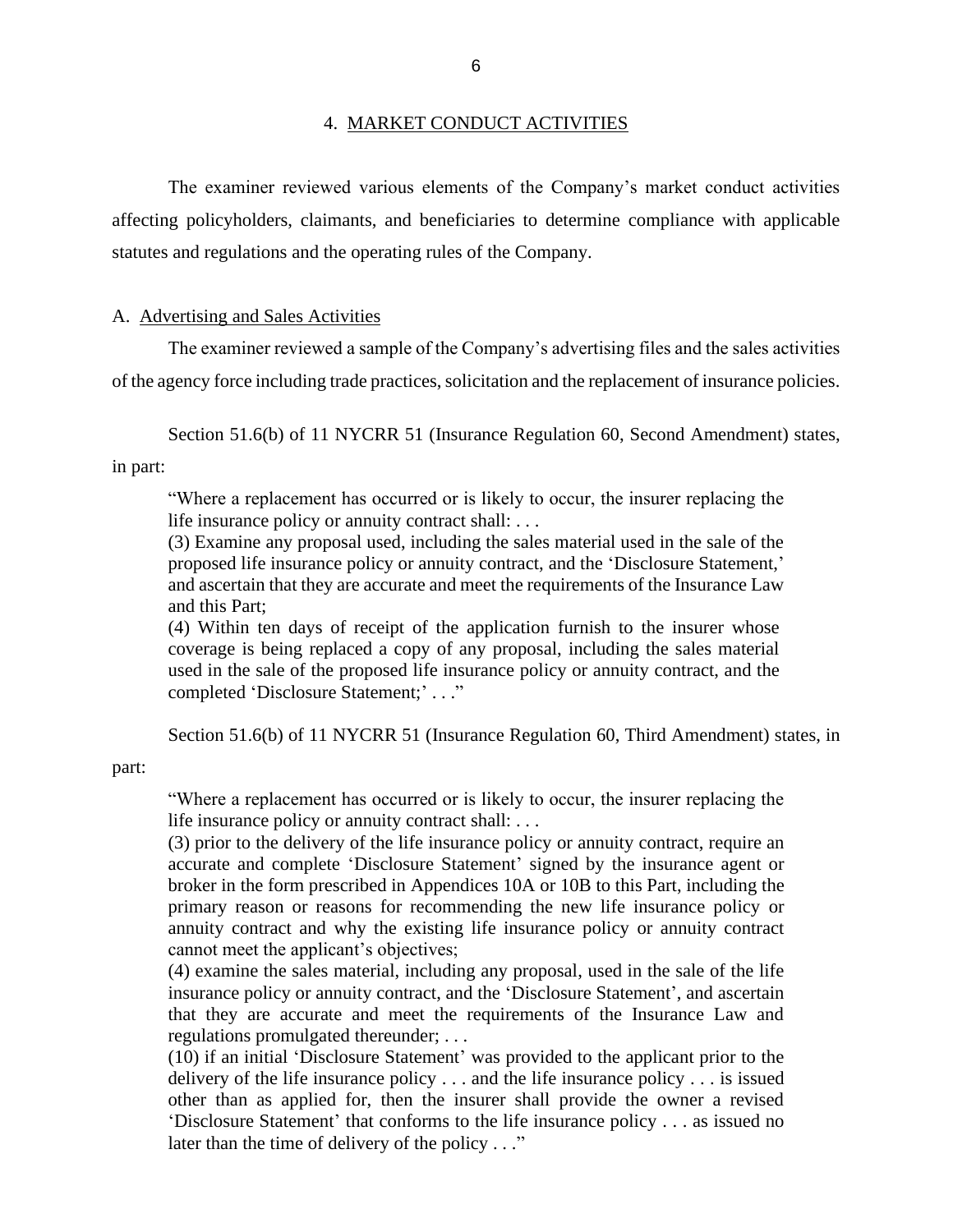Section 51.7(b) of 11 NYCRR 51 (Insurance Regulation 60, Third Amendment) states, in

part:

"No insurer, [or] insurance agent . . . shall fail to comply with or engage in other practices that would prevent the orderly working of this Part in accomplishing its intended purpose in the protection of policyholders and contractholders. Any person failing to comply with this Part, or engaging in other practices that would prevent the orderly working of this Part, shall be subject to penalties under the Insurance Law, which may include, monetary restitution, restoration of policies or contracts . . . and monetary fines."

Office of General Counsel Opinion Number 03-07-34, issued July 31, 2003, advises, in

part:

". . . Under the circumstances surrounding the sale of sophisticated products, where the fees and charges may be a significant factor in a determination by a client to purchase a product, and possibly replace another product; the illustration of applicable fees and charges could be an essential element in the Regulation 60 disclosure. In addition, the Securities & Exchange Commission commented, when this Department was revising Regulation 60 in 1997, that it regarded the illustration of applicable fees and charges desirable so that the insured could ascertain that the applicable fees and charges were not excessive.

The Department is aware that the Disclosure Statements established by the Superintendent of Insurance, N.Y. Comp. R. & Regs. tit. 11, Appendices 10A and 10B, do not specifically provide space for information concerning any applicable charges and fees. The Disclosure Statements do, however, contain a space for remarks, which may be utilized by the agent to describe applicable charges and fees.  $\ldots$ ."

Section 243.2(b) of 11 NYCRR 243 (Insurance Regulation 152) states, in part:

"Except as otherwise required by law or regulation, an insurer shall maintain: (1) A policy record for each insurance contract or policy for six calendar years after the date the policy is no longer in force or until after the filing of the report on examination in which the record was subject to review, whichever is longer. . . . A policy record shall include: . . .

(iv) Other information necessary for reconstructing the solicitation, rating, and underwriting of the contract or policy."

1. The examiner reviewed a sample of 35 internal life replacements and 40 external life replacements. External life replacements comprised 20 universal life and 20 term life. The examiner also reviewed a sample of 20 internal and 20 external annuity replacements.

i. In four out of the 20 (20%) external universal life replacement disclosure statements, the agent used the notation "N/A" as the surrender charge for the existing policy. Also,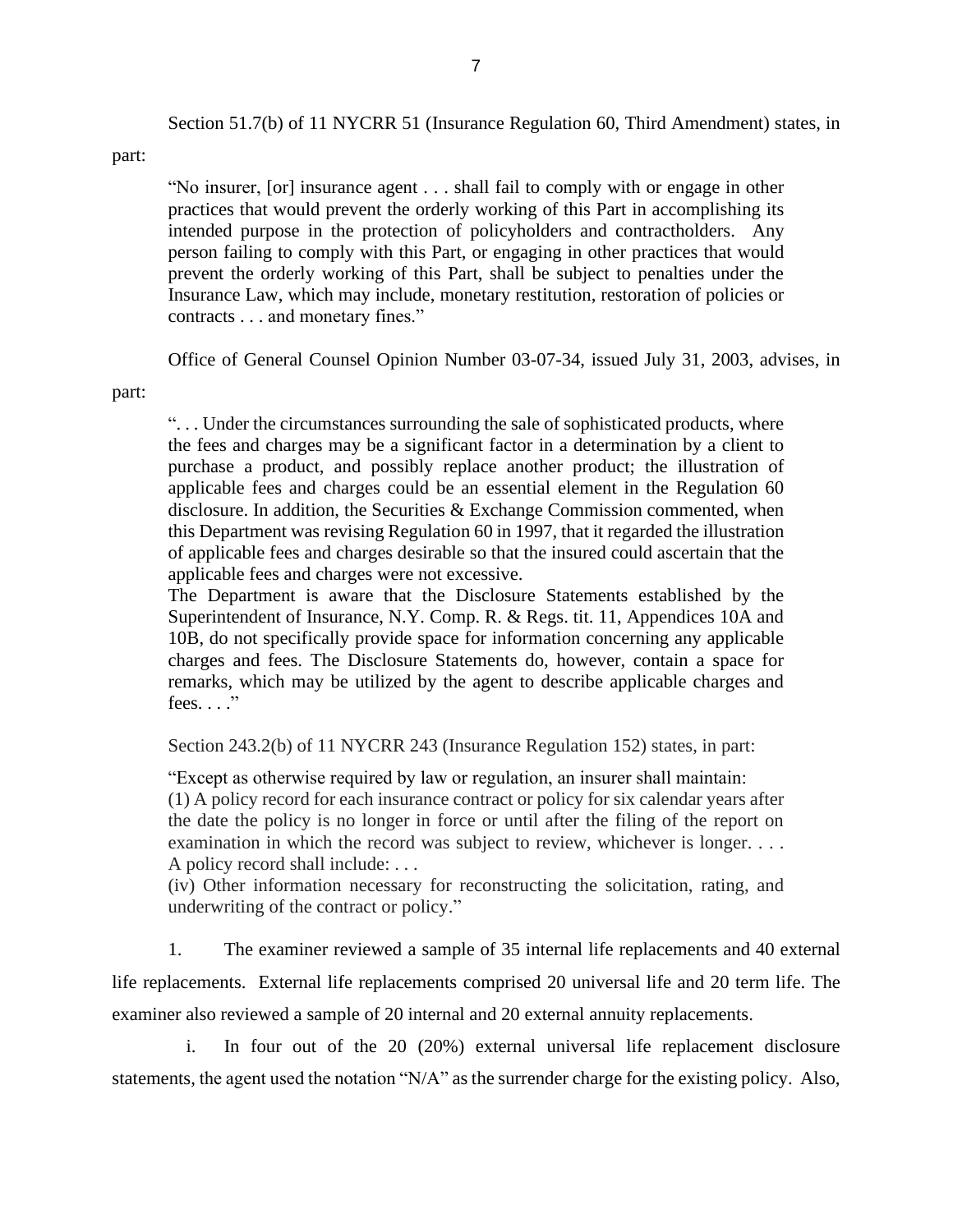in three out of the 35 (9%) internal life replacement disclosure statements, the surrender charges for the existing policy where the existing policy has passed the surrender charge period were denoted as "N/A." In two out of the 20 (10%) external universal life disclosure statements, the agent failed to complete the surrender charge line for the existing policy. The surrender charge for the existing policy should have been denoted by a "0" for comparison purpose. The client was not afforded the opportunity to observe, based on a side-by-side comparison, what could have been a significant advantage of not replacing the existing policy. There was no justification for using the notation "N/A" as the figures were readily available in the illustration.

ii. In 19 out of the 20 (95%) external universal life replacement disclosure statements, the Company failed to disclose to the clients that the proposed policies are subject to a new 19 year surrender charge period for the universal life policies; or a new ten-year surrender charge period for the variable universal life policies.

iii. In two out of the 35 (6%) internal life replacements reviewed, the five years hence (non-guaranteed) numbers on the disclosure statements did not match the numbers shown on the illustration; and in three out of the 35 (9%) internal life replacements, the Company utilized illustrations in the sale of the insurance policies but failed to indicate in the disclosure statements that such sales material were used.

iv. In two out of 20 (10%) external annuity replacement, the agent did not complete the Summary Result Comparison section and the Agent's Statement (Part D) showing the primary reason or reasons for recommending the new annuity contract; in one out of the same 20 (5%), the agent failed to complete the current crediting rate and the guaranteed interest rate of the proposed policy; and one out of the same 20 (5%), the current crediting rate of the proposed annuities shown on disclosure statements differed from the rate shown on the contracts.

v. In one out of the 20 (5%) external annuity replacement, the agent indicated the marketing name on line four of the disclosure statement, instead of indicating whether it was fixed or variable annuity.

vi. In eight out of the 20 (40%) internal and in six out of six (100%) external variable annuity replacements reviewed, where the guaranteed minimum withdrawal benefit rider was offered, the agent failed to include the applicable rider charges and fees on the remarks section of the disclosure statement.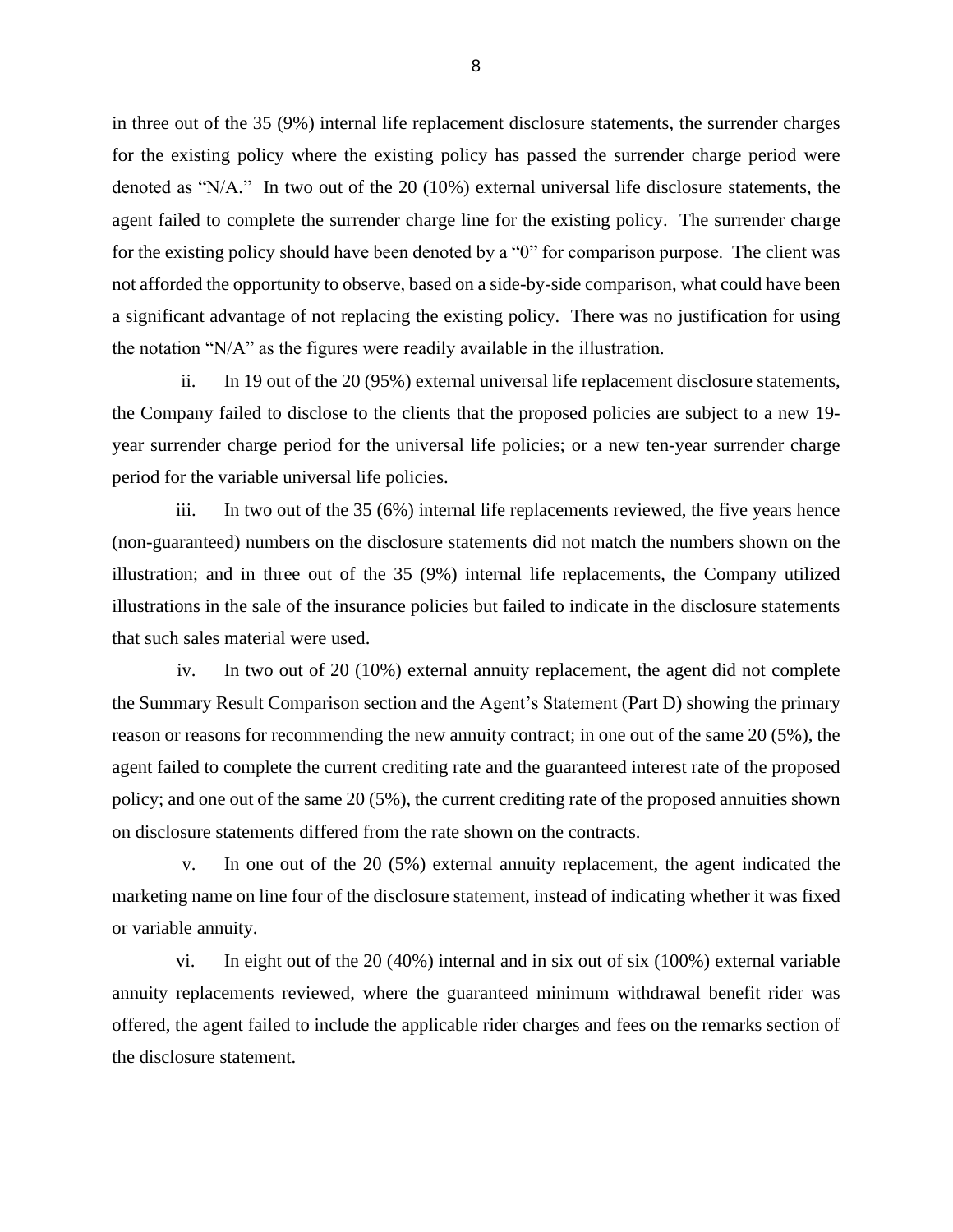The Company violated Section 51.6(b)(3) of 11 NYCRR 51 (Insurance Regulation 60, Second Amendment) and Section 51.6(b)(4) of 11 NYCRR 51 (Insurance Regulation 60, Third Amendment) by failing to examine and ascertain that the disclosure statement was accurate and met the requirements of the Insurance Law and regulations promulgated thereunder.

The examiner's review of external life replacements also revealed that in two out of the 20 (10%) term life and in three out of the 20 (15%) universal life replacements, where the policy was issued other than as applied for because either the face amount or premium amount was revised, the Company failed to provide the applicant with a revised disclosure statement.

The Company violated Section 51.6(b)(9) of 11 NYCRR 51 (Insurance Regulation 60, Second Amendment) and Section 51.6(b)(10) of 11 NYCRR 51 (Insurance Regulation 60, Third Amendment) by failing to provide the applicant with a revised disclosure statement when the policy was issued other than as applied for.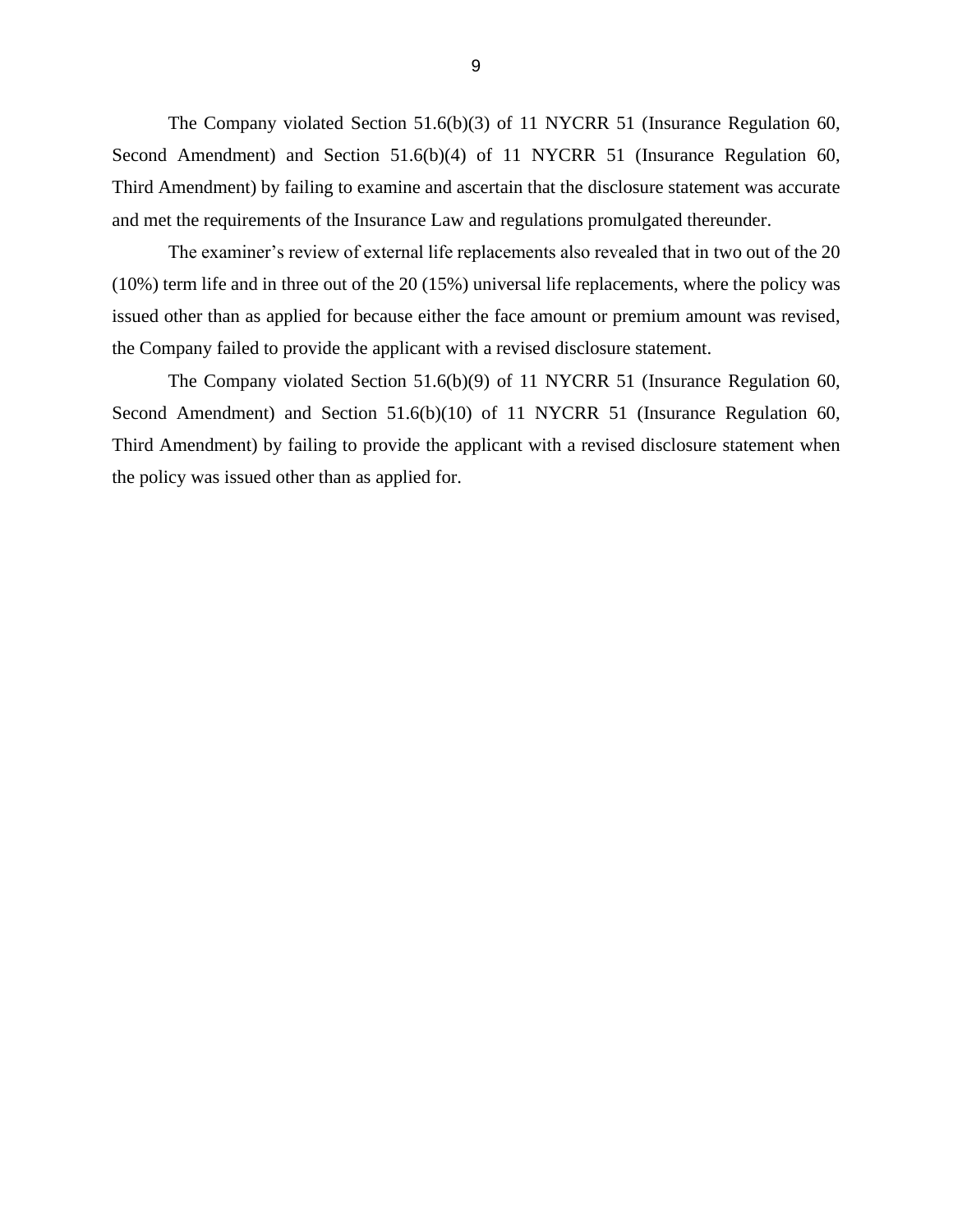2. The examiner's review of the 40 external life replacements (20 term life and 20 universal life) also revealed the following:

i. In seven out of the 20 (35%) term life replacements, the Company did not maintain the information provided by the replaced insurer and used to complete the disclosure statements.

ii. In four out of the 20 (20%) universal life replacements, the Company did not maintain the information provided by the replaced insurer and used to complete the disclosure statements.

The Company violated Section 243.2(b)(1)(iv) of 11 NYCRR 243 (Insurance Regulation 152) by failing to maintain the information provided by the replaced insurer and used to complete the disclosure statements.

#### B. Underwriting and Policy Forms

The examiner reviewed a sample of new underwriting files, both issued and declined, and the applicable policy forms.

1. Section 53-3.1(d) of 11 NYCRR 53 (Insurance Regulation 74) states, in part:

"If a policy form is identified by the insurer as one to be marketed with an illustration, a basic illustration prepared and delivered in accordance with this Subpart is required . . ."

Section 53-3.5(a) of 11 NYCRR 53 (Insurance Regulation 74) states:

"If a basic illustration is used by an insurance producer or other authorized representative of the insurer in the sale of a life insurance policy and the policy is applied for as illustrated, a copy of that illustration, signed in accordance with this Subpart, shall be submitted to the insurer at the time of policy application. A copy also shall be provided to the applicant. If the policy is issued other than as applied for, a revised basic illustration conforming to the policy as issued shall be sent with the policy. The revised illustration shall conform to the requirements of this Subpart, shall be labeled 'Revised Illustration' and shall be signed and dated by the applicant or policyowner and producer or other authorized representative of the insurer no later than the time the policy is delivered. A copy shall be provided to the insurer and the policyowner."

The examiner's review of a sample of ten new business applications revealed that, in four out of ten (40%) instances the basic illustration was not signed on the application's date. In one (10%) instance, the "Revised Illustration" was signed after the policy delivery date, and in one (10%) instance, the revised illustration was not labeled "Revised Illustration."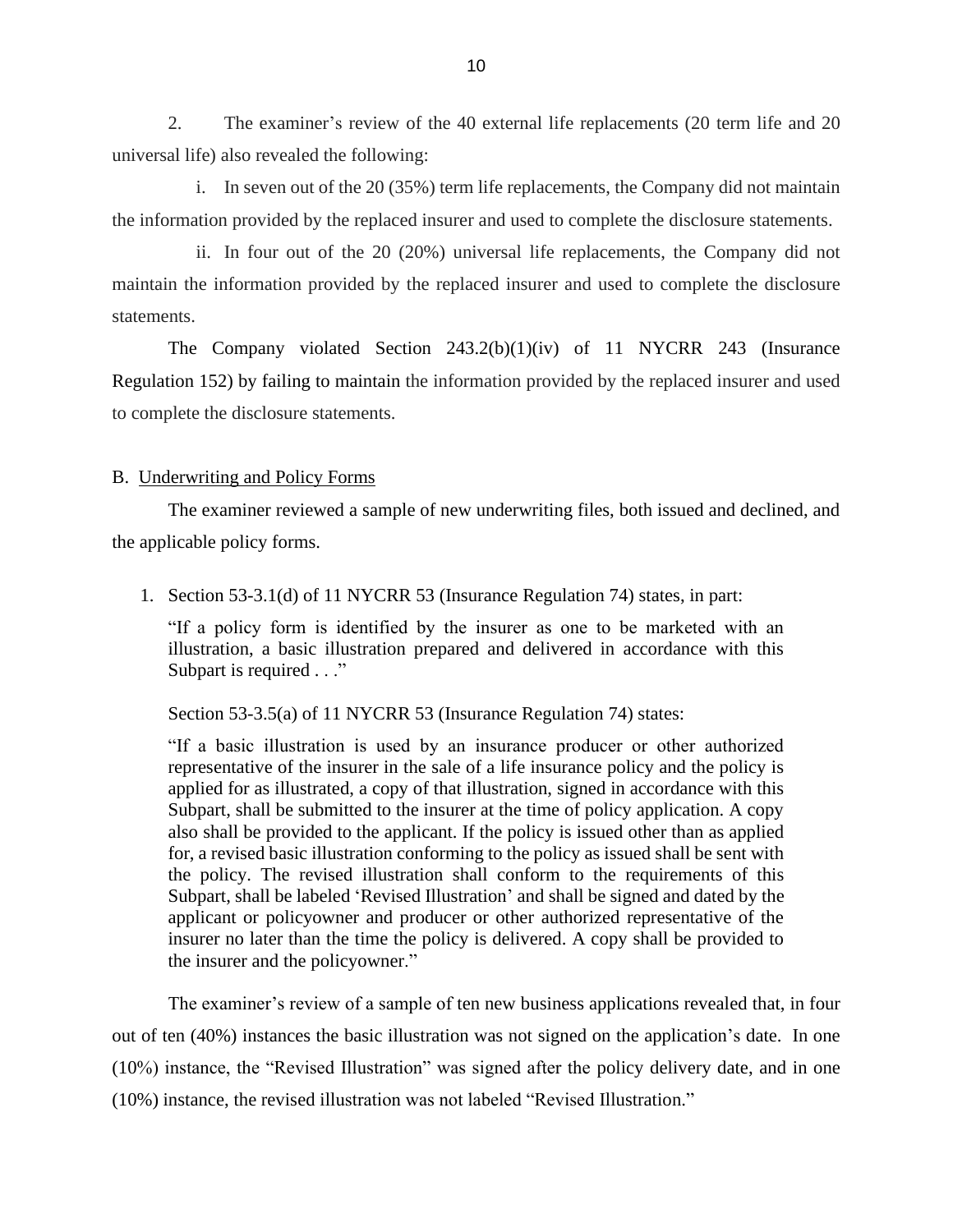The Company violated Section 53.3-5(a) of 11 NYCRR 53 (Insurance Regulation 74) by failing, where an illustration was used in the sale of the policy, to provide an illustration to the applicant at the time of application or by failing, when a policy was issued other than as applied for, to provide a "Revised Illustration" conforming to the policy as issued at time of policy delivery, or by failing to label the revised illustration as a "Revised Illustration."

2. Section 2611(a) of the New York Insurance Law states:

"No insurer or its designee shall request or require an individual proposed for insurance coverage to be the subject of an HIV related test without receiving the written informed consent of such individual prior to such testing and without providing general information about AIDS and the transmission of HIV infection."

The examiner's review of a sample of 20 new term life underwriting files revealed that in five (25%) instances the Company's HIV consent form was signed by the applicant after the applicant's blood had been drawn and tested for HIV. The review of a sample of 20 universal life underwriting files also revealed that in six (30%) instances the Company's HIV consent form was signed by the applicant after the applicant's blood had been drawn and tested for HIV.

The Company violated Section 2611(a) of the New York Insurance Law by failing in some instances to ensure that the agent obtained a written informed consent form prior to subjecting the applicant to HIV-related testing.

3. Section 3209(b)(1) of the New York Insurance Law states, in part:

"No policy of life insurance shall be delivered or issued for delivery in this state after the applicable effective date, as set forth in subsection (n) of this section, unless the prospective purchaser has been provided with the following: (A) a copy of the most recent buyer's guide and the preliminary information required by subsection (d) of this section, at or prior to the time an application is taken. . . ."

The examiner's review of a sample of 20 term life policy files revealed that in all 20 (100%) instances a copy of the preliminary information was not provided at or prior to the time the application was taken.

The examiner's review of a sample of 20 universal life policies revealed that in eight (40%) instances the preliminary information was signed after the application date.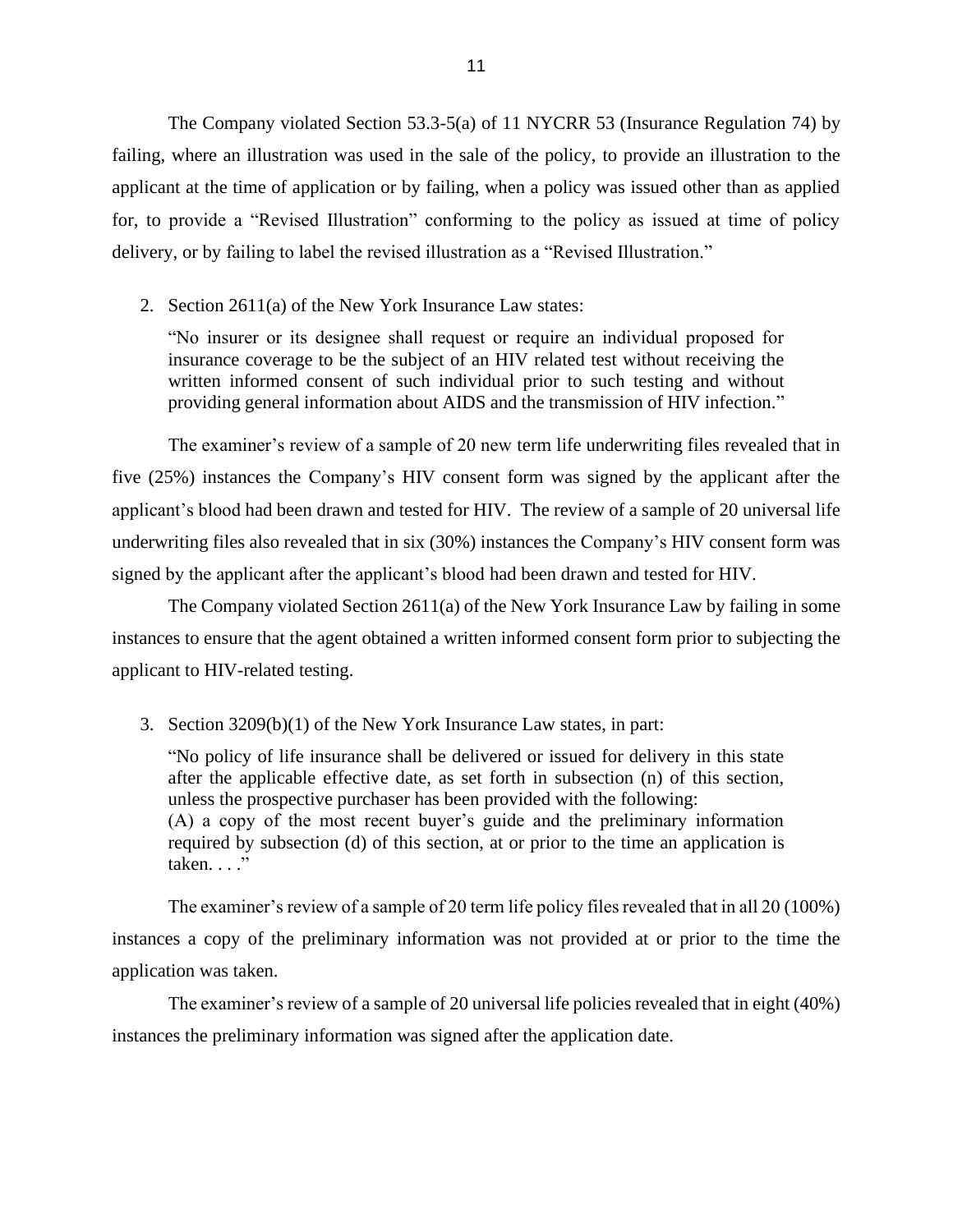The Company violated Section 3209(b)(1)(A) of the New York Insurance Law by failing to provide the applicant with the preliminary information at or prior to the time the application was taken.

#### C. Treatment of Policyholders

The examiner reviewed a sample of various types of claims, surrenders, changes and lapses. The examiner also reviewed the various controls involved, checked the accuracy of the computations and traced the accounting data to the books of account.

1. Section 403(d) of New York Insurance Law states, in part:

"All applications for commercial insurance, individual, group or blanket accident and health insurance and all claim forms . . . shall contain a notice in a form approved by the superintendent that clearly states in substance the following: 'Any person who knowingly and with intent to defraud any insurance company or other person files an application for insurance or statement of claim containing any materially false information, or conceals for the purpose of misleading, information concerning any fact material thereto, commits a fraudulent insurance act, which is a crime, and shall also be subject to a civil penalty not to exceed five thousand dollars and the stated value of the claim for each such violation.' "

Section 86.4 of 11 NYCRR 95 (Insurance Regulation 95) states, in part:

"(a) . . . [A]ll claim forms for insurance . . . provided to any person residing or located in this State in connection with insurance policies for issuance or issuance for delivery in this State, shall contain the following statement:

'Any person who knowingly and with intent to defraud any insurance company or other person files an application for insurance or statement of claim containing any materially false information, or conceals for the purpose of misleading, information concerning any fact material thereto, commits a fraudulent insurance act, which is a crime, and shall also be subject to a civil penalty not to exceed five thousand dollars and the stated value of the claim for each such violation.' . . .

(d) Location of warning statements and type size. The warning statements . . . shall be placed immediately above the space provided for the signature of the person executing the application or claim form and shall be printed in type which will produce a warning statement of conspicuous size.

(e) . . . [I]nsurers may use substantially similar warning statements provided such warning statements are submitted to the Criminal Investigation Unit for prior approval."

The examiner's review of a sample of various claims processed during the examination period revealed that the Company utilized claim forms that did not contain the complete fraud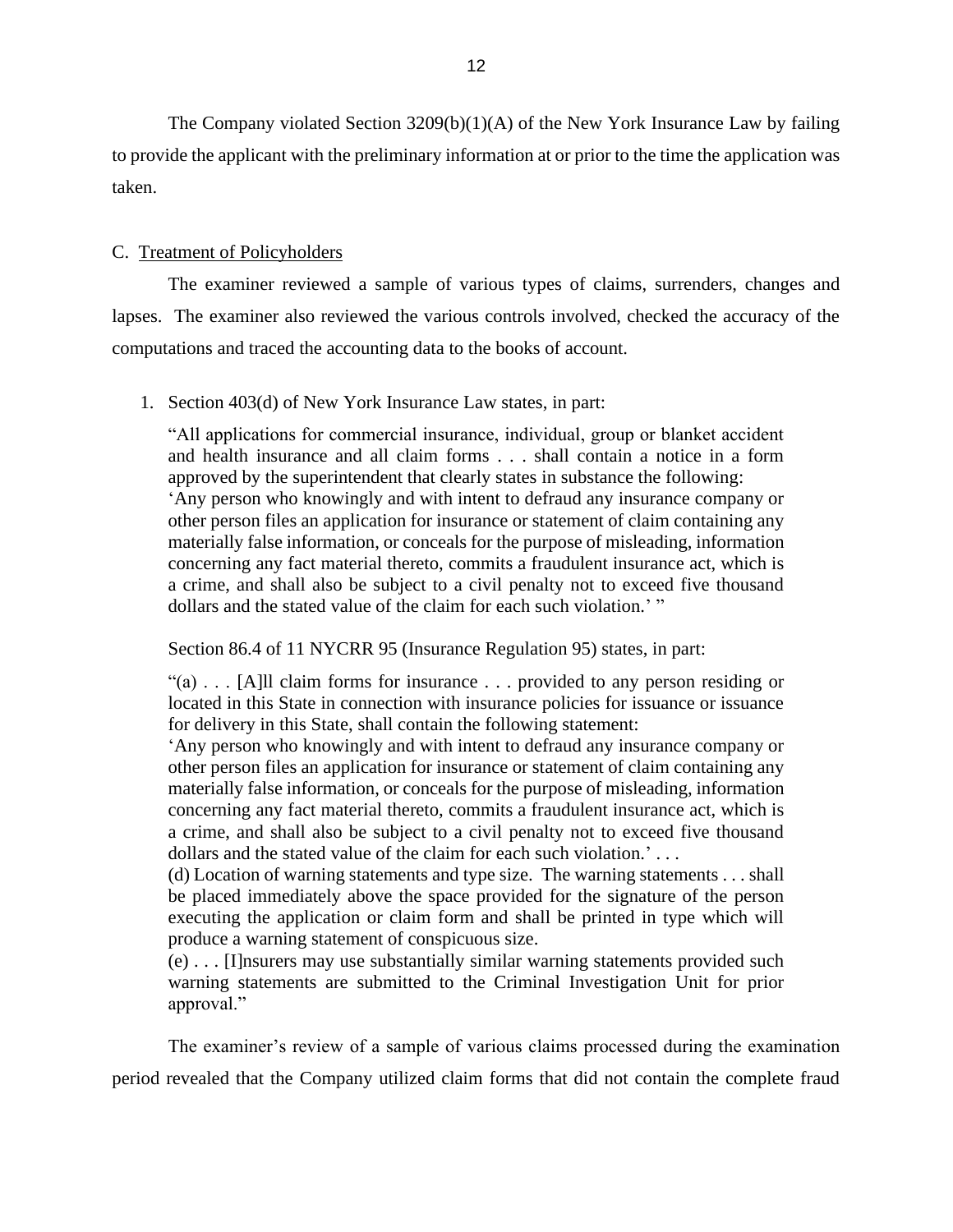warning statement; or did not contain the required fraud warning statement; or did not have the fraud warning statement placed immediately above the signature line.

i. In all 33 (100%) individual life and in all 20 (100%) disability claims files reviewed, the Company used fraud language that differed from the New York required fraud warning statement.

ii. In 19 out of 19 (100%) Group Life claims reviewed, the Company utilized claim forms that did not contain the New York fraud warning statement.

iii. In 15 out of 15 (100%) annuity claims reviewed, the Company did not have the fraud warning statement placed immediately above the signature line.

The Company violated Section 403(d) of the New York Insurance Law by failing to include the required fraud warning statement on its claim forms.

The Company violated Sections 86.4(a) and 86.4(e) of 11 NYCRR 86 (Insurance Regulation 95) by using fraud language that differed from the required fraud warning statement without obtaining prior approval of the Criminal Investigation Unit.

The Company violated Section 86.4(d) of 11 NYCRR 86 (Insurance Regulation 95) by using claim forms that did not have the required fraud warning statement placed immediately above the space provided for the signature of the person executing the claim form.

2. Section 3234(b) of the New York Insurance Law states, in part:

"The explanation of benefits form must include at least the following: . . . (7) . . . a description of the time limit, place and manner in which an appeal of a denial of benefits must be brought under the policy or certificate and a notification that failure to comply with such requirements may lead to forfeiture of a consumer's right to challenge a denial or rejection, even when a request for clarification has been made."

The examiner reviewed a sample of 15 comprehensive medical claims. In all 15 instances (100%), the explanation of benefits did not include a notification that failure to comply with such requirements of an appeal may lead to forfeiture of a consumer's right to challenge a denial or rejection.

The Company violated Section 3234(b)(7) of the New York Insurance Law by failing to provide the insured with an explanation of benefits that included all the required disclosures.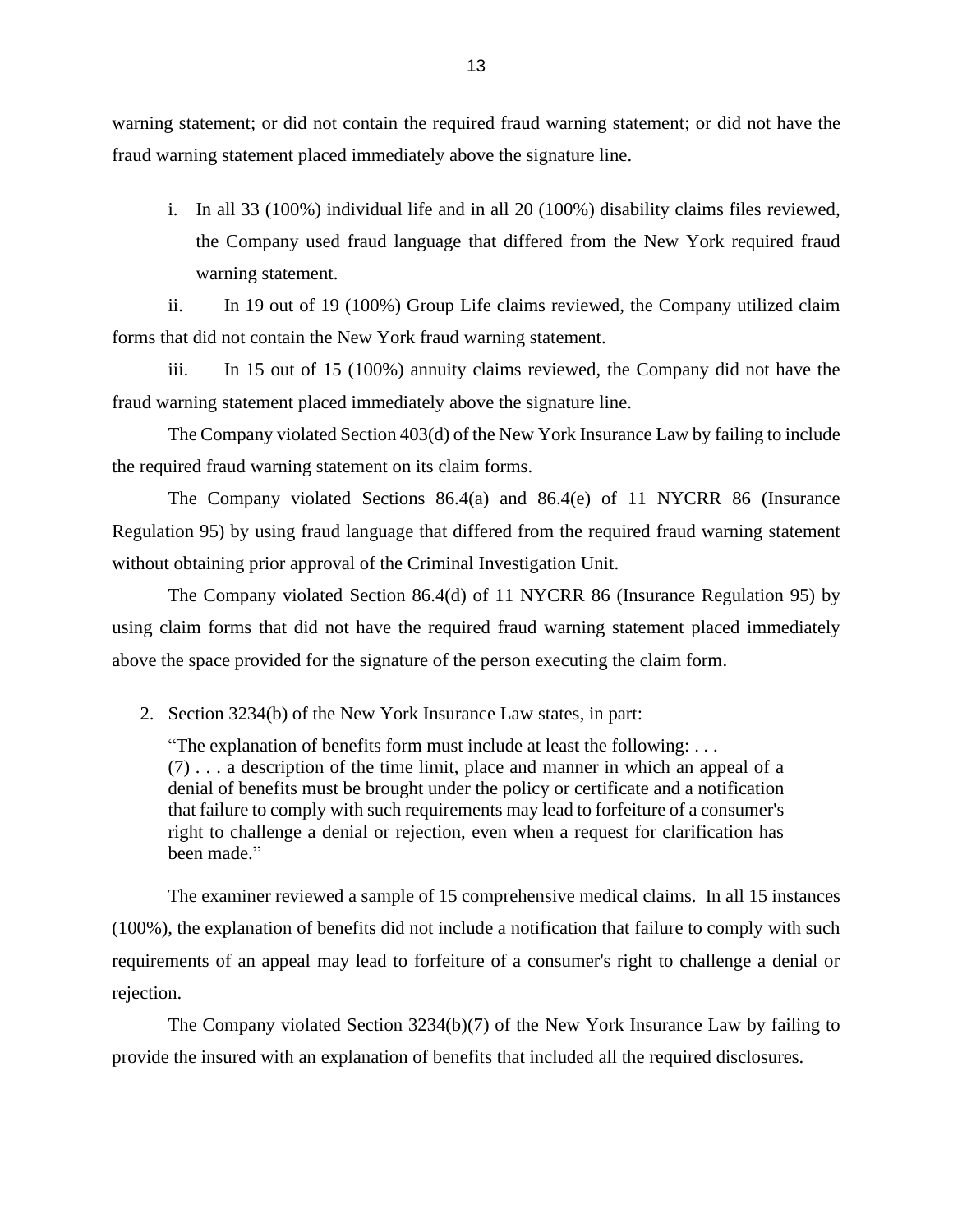3. Section 3211(b) of the New York Insurance Law states, in part:

"The notice required by paragraph one of subsection (a) hereof shall: ... (2) state the amount of such payment, the date when due, the place where and the person to whom it is payable; and shall also state that unless such payment is made on or before the date when due or within the specified grace period thereafter, the policy shall terminate or lapse except as to the right to any cash surrender value or nonforfeiture benefit."

The review of a sample of 20 lapse policies (four term life and 16 universal life policies) showed that all 20 premium notices (100%) sent to the policyholders did not contain the statement, "except as to the right to any cash surrender value or nonforfeiture benefit."

The Company violated Section 3211(b)(2) of the New York Insurance Law by disseminating non-compliant premium notices to policyholders.

The Company updated the premium due notices to include the required statement and initiated a study to identify insureds who died within one year of the lapse of their policies. The Company's research included a cross-check through the Social Security Death Master File. The Company identified two universal life policies and two term life policies where death occurred within one year of policy lapse processing. The Company paid the benefits on three policies and rescinded one term policy where the insured's death occurred within the contestable period.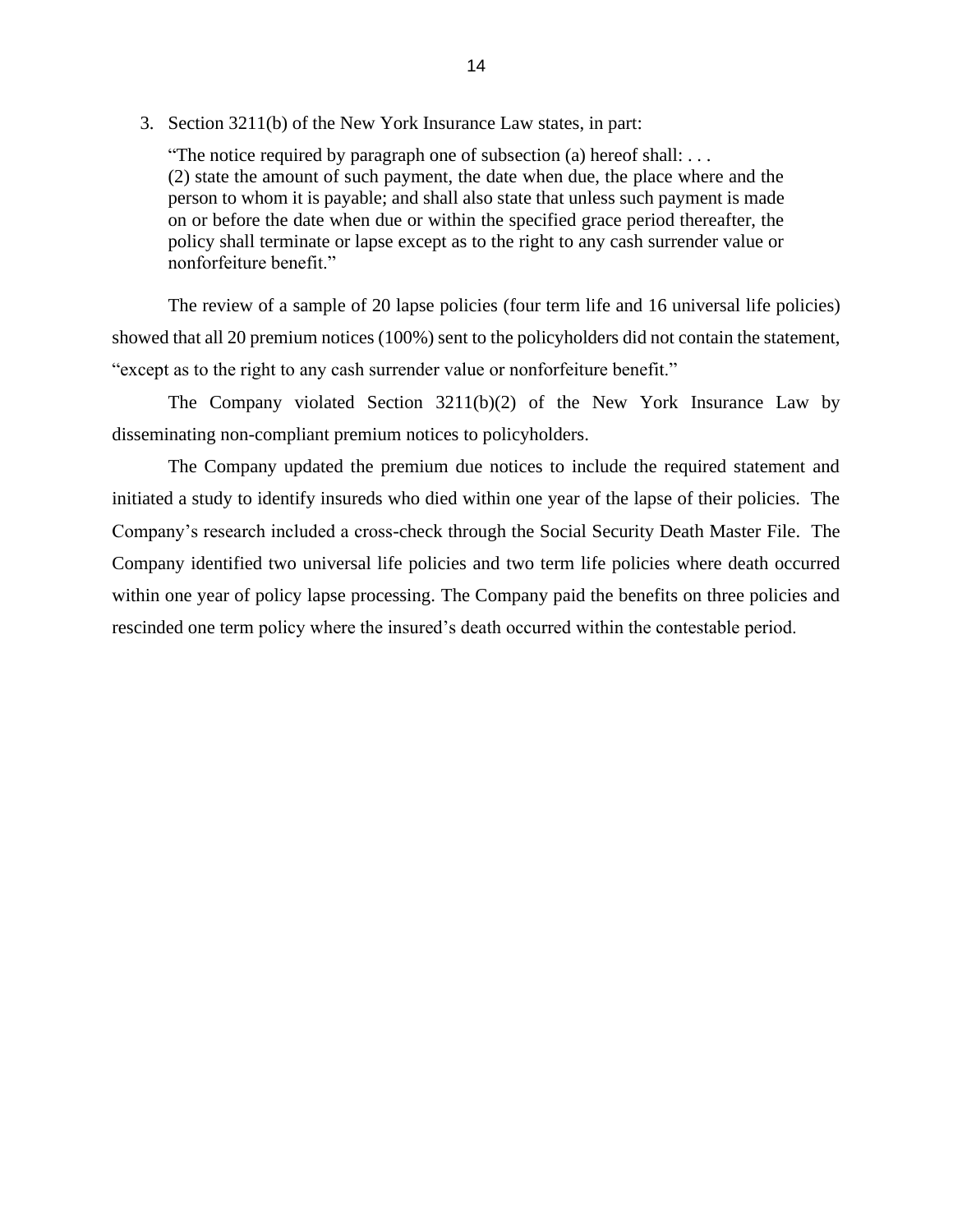#### 6. SUMMARY AND CONCLUSIONS

Following are the violations contained in this report:

#### Item Description Page No(s).

- A The Company violated Section 51.6(b)(3) of 11 NYCRR 51 (Insurance Regulation 60, Second Amendment) and Section 51.6(b)(4) of 11 NYCRR 51 (Insurance Regulation 60, Third Amendment) by failing to examine and ascertain that the disclosure statement was accurate and met the requirements of the Insurance Law and regulations promulgated thereunder.
- B The Company violated Section 51.6(b)(9) of 11 NYCRR 51 (Insurance Regulation 60, Second Amendment) and Section 51.6(b)(10) of 11 NYCRR 51 (Insurance Regulation 60, Third Amendment) by failing to provide the applicant with a revised disclosure statement when the policy was issued other than as applied for. 9
- C The Company violated Section 243.2(b)(1)(iv) of 11 NYCRR 243 (Insurance Regulation 152) by failing to maintain the information provided by the replaced insurer and used to complete the disclosure statements. 10
- D The Company violated Section 53.3-5(a) of 11 NYCRR 53 (Insurance Regulation 74) by failing, where an illustration was used in the sale of the policy, to provide an illustration to the applicant at the time of application or by failing, when a policy was issued other than as applied for, to provide a "Revised Illustration" conforming to the policy as issued at time of policy delivery, or by failing to label the revised illustration as a "Revised Illustration."
- E The Company violated Section 2611(a) of the New York Insurance Law by failing in some instances to ensure that the agent obtained a written informed consent form prior to subjecting the applicant to HIV-related testing. 11
- F The Company violated Section 3209(b)(1)(A) of the New York Insurance Law by failing to provide the applicant with the preliminary information at or prior to the time the application was taken. 12
- G The Company violated Section 403(d) of the New York Insurance Law by failing to include the required fraud warning statement on its claim forms. 13

9

11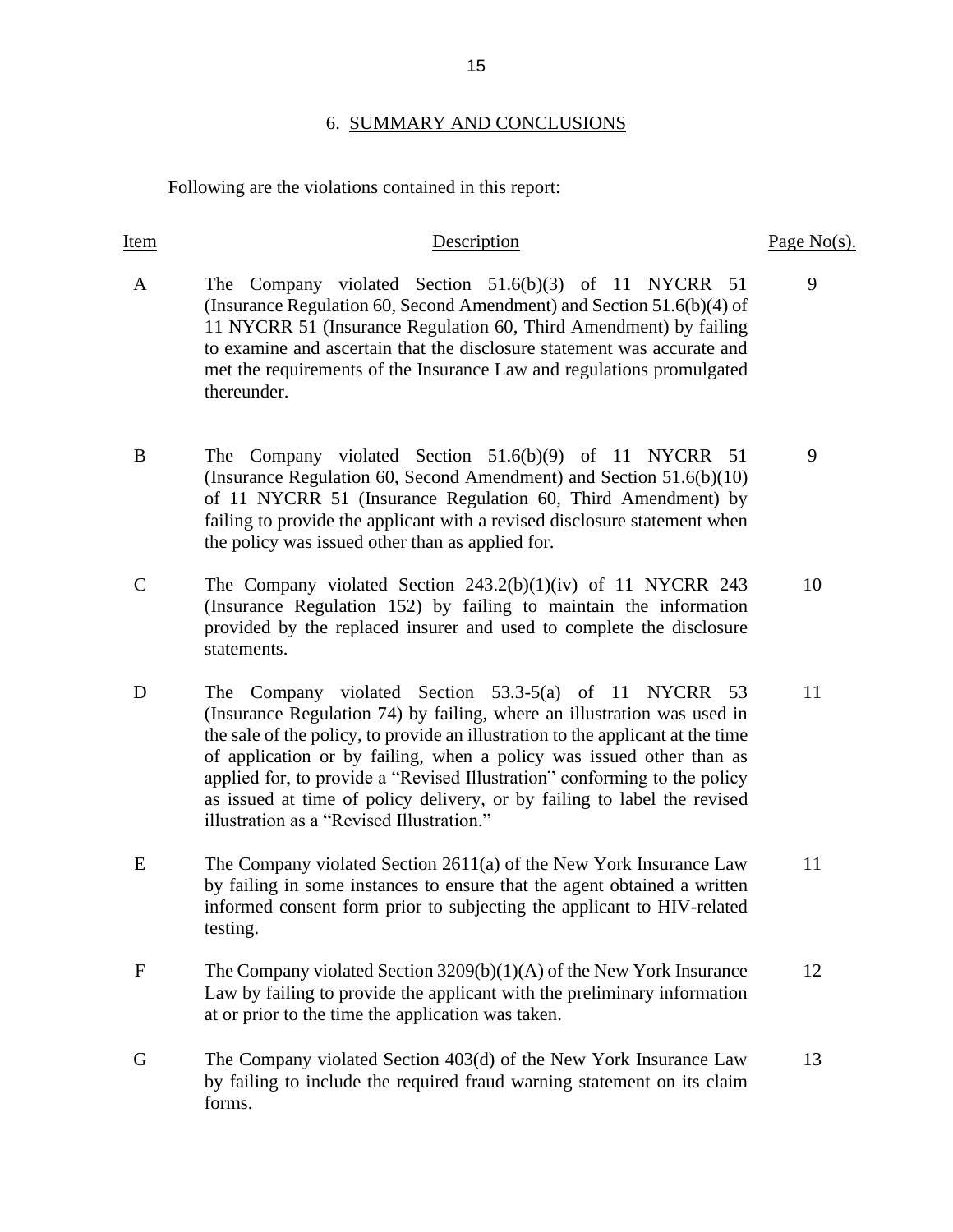| Item | Description                                                                                                                                                                                                                                                          | Page $No(s)$ . |
|------|----------------------------------------------------------------------------------------------------------------------------------------------------------------------------------------------------------------------------------------------------------------------|----------------|
| H    | The Company violated Sections $86.4(a)$ and $86.4(e)$ of 11 NYCRR $86$<br>(Insurance Regulation 95) using fraud language that differed from the<br>required fraud warning statement without obtaining prior approval of the<br>Criminal Investigation Unit.          | 13             |
|      | The Company violated Section 86.4(d) of 11 NYCRR 86 (Insurance<br>Regulation 95) by using claim forms that did have the required fraud<br>warning statement placed immediately above the space provided for the<br>signature of the person executing the claim form. | 13             |
|      | The Company violated Section 3234(b)(7) of the New York Insurance<br>Law by failing to provide the insured with an explanation of benefits that<br>included all the required disclosures.                                                                            | 13             |
| K    | The Company violated Section $3211(b)(2)$ of the New York Insurance<br>Law by disseminating non-compliant premium notices to policyholders.                                                                                                                          | 14             |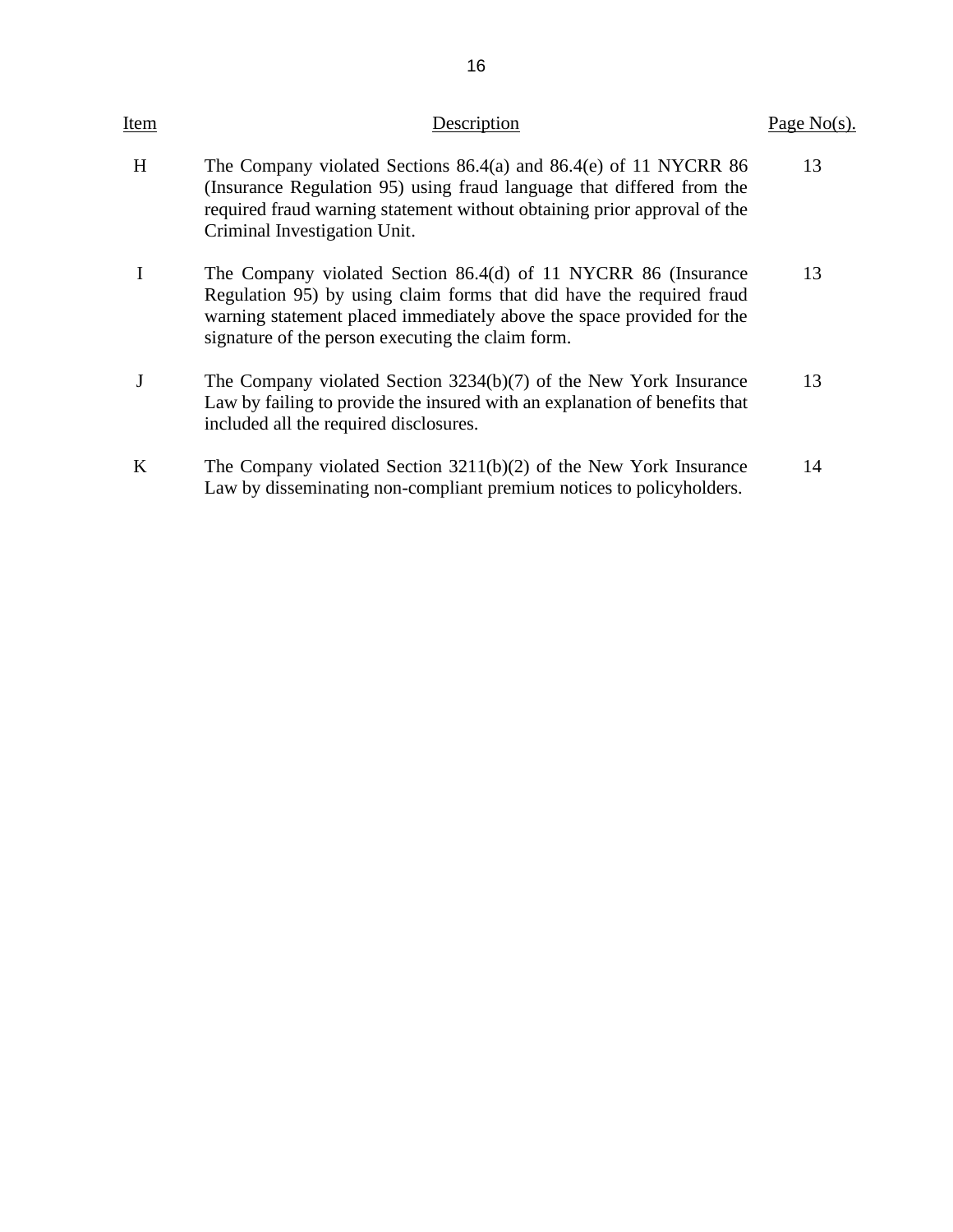Respectfully submitted,

Donna Taylor Senior Insurance Examiner

## STATE OF NEW YORK ) )SS: COUNTY OF NEW YORK )

Donna Taylor, being duly sworn, deposes and says that the foregoing report, subscribed by her, is true to the best of her knowledge and belief.

 $\sqrt{s/}$ 

Donna Taylor

Subscribed and sworn to before me

this day of